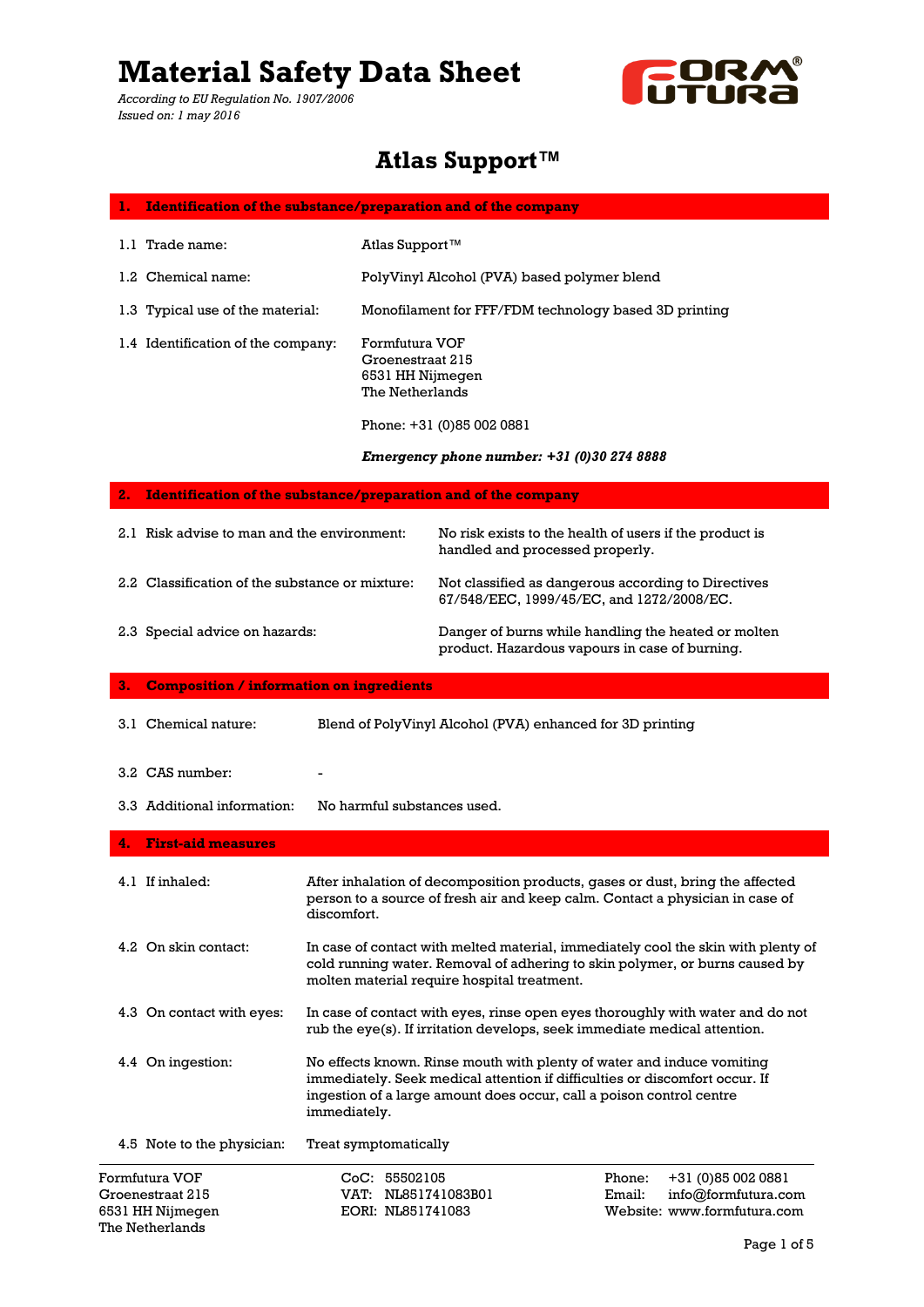*According to EU Regulation No. 1907/2006 Issued on: 1 may 2016*

The Netherlands



| 5.                                                     | <b>Firefighting measures</b>                                        |                                                                                                                                                                                                                                                                                                                                      |                                                                                                                                                                                                                                                                                     |  |
|--------------------------------------------------------|---------------------------------------------------------------------|--------------------------------------------------------------------------------------------------------------------------------------------------------------------------------------------------------------------------------------------------------------------------------------------------------------------------------------|-------------------------------------------------------------------------------------------------------------------------------------------------------------------------------------------------------------------------------------------------------------------------------------|--|
|                                                        | 5.1 General fire hazards:                                           |                                                                                                                                                                                                                                                                                                                                      | The product is not flammable. The product may form dust and can<br>accumulate electrostatic charges, which may cause an electrical spark<br>(ignition source). Use proper grounding procedures.                                                                                     |  |
|                                                        | 5.2 Suitable extinguishing media:                                   |                                                                                                                                                                                                                                                                                                                                      | Use fire-extinguishing media appropriate for surrounding materials.<br>Do not use a solid water stream as it may scatter and spread fire.                                                                                                                                           |  |
|                                                        | 5.3 Specific hazards:                                               |                                                                                                                                                                                                                                                                                                                                      | During fire, gases hazardous to health may be formed.                                                                                                                                                                                                                               |  |
|                                                        | 5.4 Special protective equipment:                                   |                                                                                                                                                                                                                                                                                                                                      | Full protective clothing and self-contained breathing apparatus.                                                                                                                                                                                                                    |  |
|                                                        | 5.5 Further information:                                            |                                                                                                                                                                                                                                                                                                                                      | Fine dust dispersed in air may ignite. Risk of ignition followed by flame<br>propagation or secondary explosions shall be prevented by avoiding<br>accumulation of dust.<br>Dispose of fire debris and contaminated extinguishing water in<br>accordance with official regulations. |  |
| 6.                                                     | <b>Accidental Release Measures</b>                                  |                                                                                                                                                                                                                                                                                                                                      |                                                                                                                                                                                                                                                                                     |  |
|                                                        | 6.1 Personal precautions:                                           |                                                                                                                                                                                                                                                                                                                                      | Use personal protective equipment/clothing (see Section 8). Avoid eye<br>contact and dust formation and remove all sources of ignition. Sweep up<br>to prevent slipping hazard.                                                                                                     |  |
|                                                        | 6.2 Environmental precautions:                                      |                                                                                                                                                                                                                                                                                                                                      | No data available.                                                                                                                                                                                                                                                                  |  |
|                                                        | 6.3 Methods for cleaning up:                                        |                                                                                                                                                                                                                                                                                                                                      | Sweep/shovel into suitable container for disposal.<br>Avoid raising dust and ensure adequate ventilation.                                                                                                                                                                           |  |
| 7.                                                     | <b>Handling and storage</b>                                         |                                                                                                                                                                                                                                                                                                                                      |                                                                                                                                                                                                                                                                                     |  |
| 7.1 Handling:                                          |                                                                     | Handle in a well ventilated area. Install local exhaust at 3D printers area is<br>recommended when many printers are operated at once. Avoid contact with<br>heated or molten product. Use personal protective equipment (see Section 8).<br>Avoid dust formation and electrostatic charge. Keep away from fire ignition<br>sources. |                                                                                                                                                                                                                                                                                     |  |
| 7.2 Storage:                                           |                                                                     | Protect from water, moisture and direct sunlight. Store material in dry rooms and<br>keep material in closed packaging/container with desiccant when not in use.<br>Store at ambient temperatures. Avoid all sources of ignition.                                                                                                    |                                                                                                                                                                                                                                                                                     |  |
| 7.3 Precautions:                                       |                                                                     |                                                                                                                                                                                                                                                                                                                                      | No special precautions required.                                                                                                                                                                                                                                                    |  |
|                                                        | 7.4 Specific end use(s):                                            |                                                                                                                                                                                                                                                                                                                                      | Primarily used for 3D printing.                                                                                                                                                                                                                                                     |  |
| 8.                                                     | <b>Exposure controls / personal protection</b>                      |                                                                                                                                                                                                                                                                                                                                      |                                                                                                                                                                                                                                                                                     |  |
|                                                        | 8.1 Occupational exposure limits:                                   |                                                                                                                                                                                                                                                                                                                                      | Given suitable ventilation it can be that the threshold limits will not<br>be reached.                                                                                                                                                                                              |  |
| 8.1.1<br>8.1.2<br>8.1.3                                | Aliphatic polyol (-)<br>Dust $(-)$<br>Methanol (Impurity) (67-56-1) |                                                                                                                                                                                                                                                                                                                                      | Type: TWA; Value: 10 mg/m3; Form: Mist.<br>Type: TWA; Value: 4 mg/m3; Form: Respirable dust.<br>10 mg/m3; Form: Inhalable dust.<br>Type: STEL; Value: 333 mg/m3<br>Type: TWA; Value: 250 ppm<br>266 mg/m3<br>200 ppm                                                                |  |
| Formfutura VOF<br>Groenestraat 215<br>6531 HH Nijmegen |                                                                     |                                                                                                                                                                                                                                                                                                                                      | CoC: 55502105<br>+31 (0)85 002 0881<br>Phone:<br>VAT: NL851741083B01<br>Email:<br>info@formfutura.com<br>EORI: NL851741083<br>Website: www.formfutura.com                                                                                                                           |  |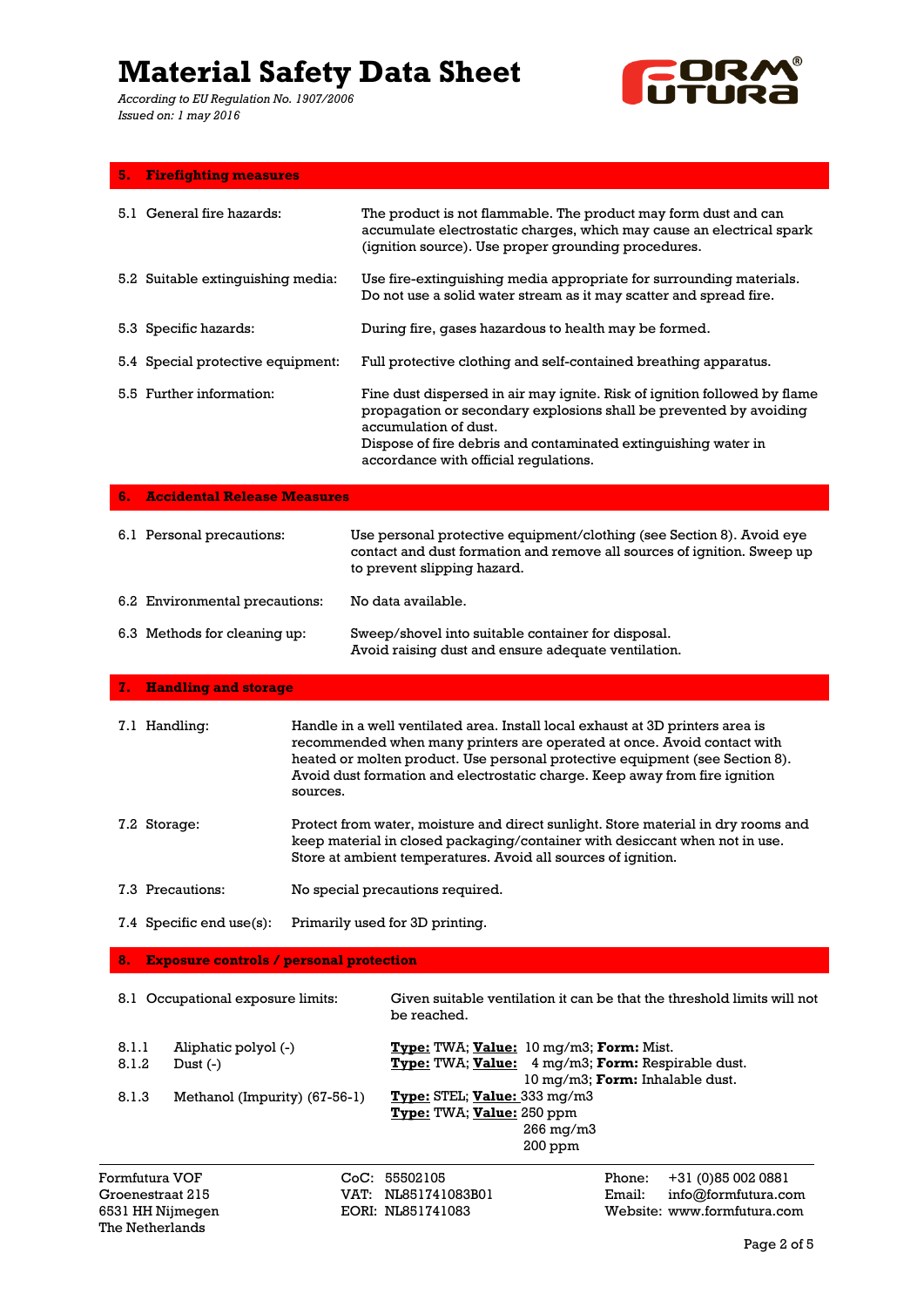*According to EU Regulation No. 1907/2006 Issued on: 1 may 2016*



|                | 8.2 Exposure controls:                                | Provide appropriate exhaust ventilation at places where dust is<br>formed. Avoid electrostatic charge by use of grounding cables.                                                                                                                                                    |
|----------------|-------------------------------------------------------|--------------------------------------------------------------------------------------------------------------------------------------------------------------------------------------------------------------------------------------------------------------------------------------|
| 8.3.1          | 8.3 Personal protective equipment<br>Hand protection: | Wear heat protection gloves, preferably cotton or leather, when<br>handling hot molten product.                                                                                                                                                                                      |
| 8.3.2<br>8.3.3 | Eye protection:<br>Skin and body protection:          | Wear protective glasses, preferable with side-shields.<br>Wear (protective) clothing to avoid direct exposure of skin to hot<br>molten product when handling.                                                                                                                        |
| 8.3.4          | Safety and hygiene measures:                          | Avoid contact of hot molten material to skin. Avoid inhalation of<br>dust, mists and vapours. Eye wash fountains and safety showers<br>must be easily accessible. Handle in accordance with good<br>industrial hygiene and safety practice. No eating or drinking<br>during working. |
|                | 8.4 Environmental exposure controls:                  | No data available.                                                                                                                                                                                                                                                                   |

#### **9. Physical and chemical properties**

| 9.1 Form:                      | Granules                                    |
|--------------------------------|---------------------------------------------|
| 9.2 Colour:                    | Natural (orange)                            |
| 9.3 Odour:                     | Nealry odourless, but slightly vinegar-like |
| 9.4 Melting point/range:       | $150 - 230$ °C                              |
| 9.5 Auto-ignition temperature: | Not applicable                              |
| 9.6 Explosions limit:          | Not applicable                              |
| 9.7 Density:                   | $1.19 - 1.31$ g/cc                          |
| 9.8 Solubility in water:       | Insoluble                                   |

| 10. Stability and reactivity                                             |                                                                                                                                            |
|--------------------------------------------------------------------------|--------------------------------------------------------------------------------------------------------------------------------------------|
| 10.1 Stability:                                                          | Product is stable at recommended storage conditions.                                                                                       |
| 10.2 Conditions to avoid:                                                | Avoid extreme heat and all sources of ignition.<br>Avoid contact with incompatible materials.                                              |
| 10.3Substances to avoid:                                                 | Strong oxidizing agents and strong acids and bases.                                                                                        |
| 10.4 Hazardous reactions:<br>Hazardous decomposition products:<br>10.4.1 | The product is chemically stable.<br>Build-up of dangerous/toxic fumes and carbon monoxide<br>(CO) in cases of fire and high temperatures. |

| 11. Toxicological information                                                     |                                                                                                                                                                                  |                                                                         |
|-----------------------------------------------------------------------------------|----------------------------------------------------------------------------------------------------------------------------------------------------------------------------------|-------------------------------------------------------------------------|
| 11.1Information on toxicological effects:                                         | Dusts or powder may irritate the respiratory tract, skin and eyes.                                                                                                               |                                                                         |
| 11.1.1<br>Components                                                              | Methanol (Impurity, $\leq 0.5\%$ ) (67-56-1)<br>• Acute Dermal LD50 Rabbit: >2000 mg/kg<br>• Acute Inhalation LC50 Rat: >20 mg/L 4 Hours<br>• Acute Oral LD50 Rat: $>2000$ mg/kg |                                                                         |
| 11.1.2<br>Acute toxicity<br>Inhalation:<br>Ingestion:                             | Dust irritates the respiratory system, and may cause coughing<br>and difficulties in breathing.<br>May cause discomfort if swallowed.                                            |                                                                         |
| Formfutura VOF<br>Groenestraat 215<br>VAT:<br>6531 HH Nijmegen<br>The Netherlands | CoC: 55502105<br>Phone:<br>NL851741083B01<br>Email:<br>EORI: NL851741083                                                                                                         | $+31(0)850020881$<br>info@formfutura.com<br>Website: www.formfutura.com |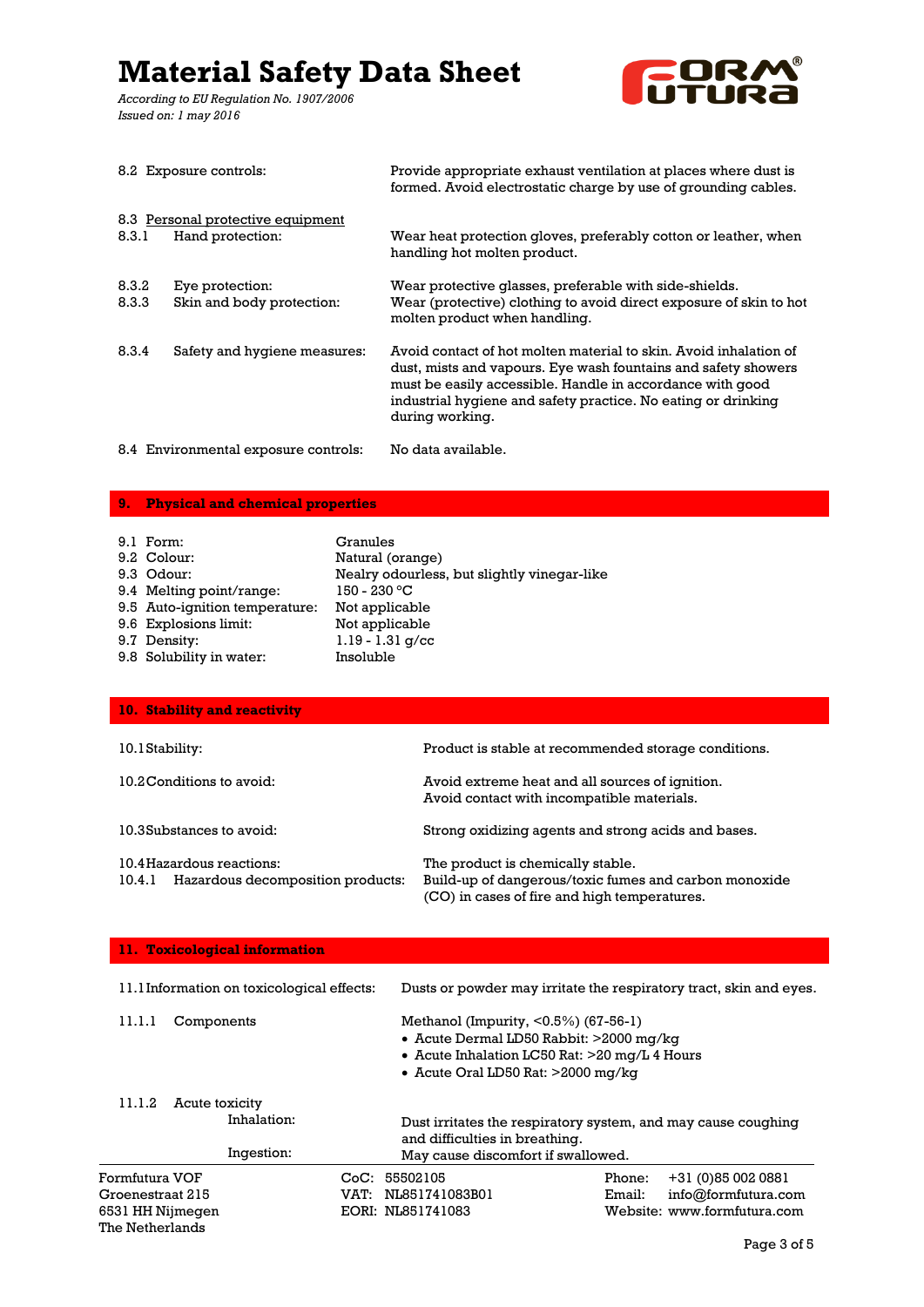*According to EU Regulation No. 1907/2006 Issued on: 1 may 2016*



|                                                          | 133466 OIL 1 11169 DOI 0                                                                                                                                               |                                                                                                                                                                                                                                                                                                                                                                                     |
|----------------------------------------------------------|------------------------------------------------------------------------------------------------------------------------------------------------------------------------|-------------------------------------------------------------------------------------------------------------------------------------------------------------------------------------------------------------------------------------------------------------------------------------------------------------------------------------------------------------------------------------|
|                                                          | Skin contact:<br>Eye contact:                                                                                                                                          | Dust can cause irritation of skin.<br>Dust can cause irritation of eyes.                                                                                                                                                                                                                                                                                                            |
| 11.1.3<br>11.1.4<br>11.1.5<br>11.1.6<br>11.1.7<br>11.1.8 | Irritation<br>Skin:<br>Eye:<br>Sensitization:<br>Repeated dose toxicity:<br>Carcinogenicity:<br>Mutagenicity:<br>Toxicity for reproduction:<br>11.2 Other information: | Dust can cause irritation of skin.<br>Dust can cause irritation of eyes.<br>Not expected to be a skin sensitizer.<br>Not expected to cause toxic effects.<br>No data available.<br>No data available.<br>No data available.<br>Based on our state of knowledge and experience no injurious<br>health effects are expected if product is properly handled for the<br>designated use. |
|                                                          | 12. Ecological information                                                                                                                                             |                                                                                                                                                                                                                                                                                                                                                                                     |
| 12.1.1                                                   | 12.1 Information on eco-toxicity:<br>Ecological toxicity effects:                                                                                                      | Methanol (Impurity, $\le 0.5\%$ ) (67-56-1)<br>$\bullet$ EC50 Algae: $>100$ mg/l 96 hours.<br>$\bullet$ EC50 Daphnia magna: $> 100$ mg/l 48 hours<br>$\bullet$ LC50 Fish: $>100$ mg/196 hours                                                                                                                                                                                       |
|                                                          | 12.2 Mobility in soil:                                                                                                                                                 | No data available.                                                                                                                                                                                                                                                                                                                                                                  |
|                                                          | 12.3 Persistence and degradability:                                                                                                                                    | Readily biodegradable.                                                                                                                                                                                                                                                                                                                                                              |
|                                                          | 12.4 Bioaccumulation potential:                                                                                                                                        | Methanol => Species: Cyprinus carpio (Carp); Concentration: 5 mg/L<br>Bioconcentration factor (BCF): $1 - 4.5$ .                                                                                                                                                                                                                                                                    |
|                                                          | 13. Disposal considerations                                                                                                                                            |                                                                                                                                                                                                                                                                                                                                                                                     |
|                                                          |                                                                                                                                                                        |                                                                                                                                                                                                                                                                                                                                                                                     |

13.1Product: Generation of waste should be minimized, check possibility for recycling. Waste product can be incinerated or dumped together with domestic waste in compliance with local authority requirements.

13.2Packaging: Packaging material has to be emptied completely and disposed in accordance with the regulations. Packaging can be recycled if not contaminated.

#### **14. Transport information**

| 14.1 International Air Transportation Association Classification (IATA): | This product is not classified as<br>hazardous. |
|--------------------------------------------------------------------------|-------------------------------------------------|
| 14.2 International Maritime Organization (IMDG):                         | This product is not classified as<br>hazardous. |
| 14.314.3 UN. IMO. ADR/RID. ICAO Code:                                    | This product is not classified as<br>hazardous. |

#### **15. Regulatory information**

15.1EU / National regulations: This product does not require a hazard warning label in accordance with EC Directives.

The Netherlands

Formfutura VOF CoC: 55502105 Phone: +31 (0)85 002 0881 Groenestraat 215 VAT: NL851741083B01 Email: info@formfutura.com 6531 HH Nijmegen EORI: NL851741083 Website: www.formfutura.com